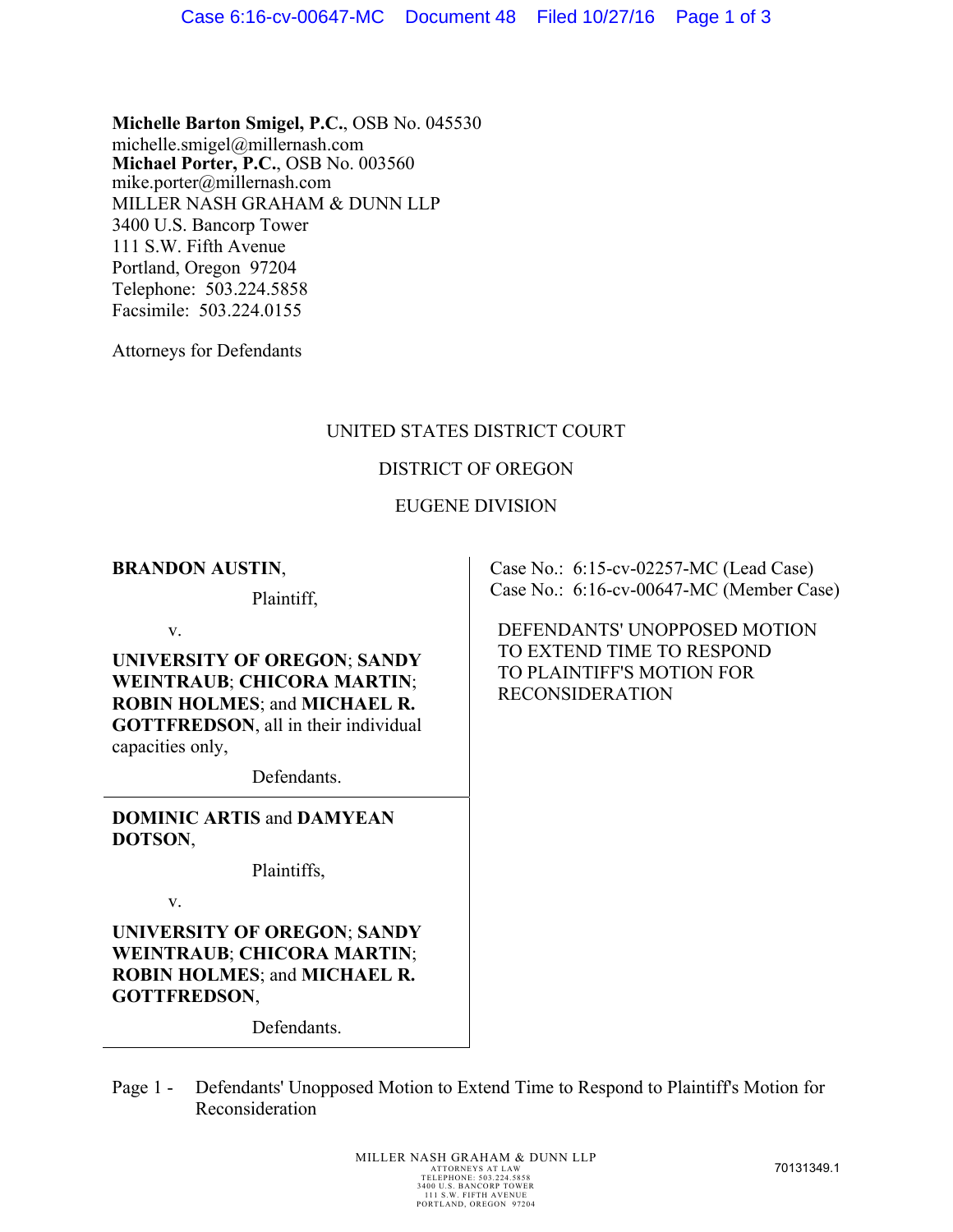#### **LR 7.1 CERTIFICATE**

The parties have conferred regarding this motion, and plaintiffs' counsel does not oppose the extension requested herein.

## **MOTION**

In accordance with Fed R Civ P 6(b), all defendants move this Court for an order resetting the time to respond to Plaintiff's Motion for Reconsideration from October 28, to December 2, 2016.

## **MEMORANDUM IN SUPPORT**

Defendants seek this extension to respond due to defense counsels' schedules, other work obligations, and the Thanksgiving holiday. As noted above, defendants' counsel has informed counsel for plaintiffs of this motion and plaintiffs' counsel has stated that they have no objection.

This is the first request for an extension made by defendants and this motion is not made for purposes of delay.

# **CONCLUSION**

Defendants respectfully request that this motion be granted.

DATED this 27th day of October, 2016.

# MILLER NASH GRAHAM & DUNN LLP

s/ *Michelle B. Smigel* 

Michelle Barton Smigel, P.C., OSB No. 045530 michelle.smigel@millernash.com Michael Porter, P.C., OSB No. 003560 mike.porter@millernash.com Phone: 503.224.5858 Fax:: 503.224.0155

*Attorneys for Defendants* 

Page 2 - Defendants' Unopposed Motion to Extend Time to Respond to Plaintiff's Motion for Reconsideration